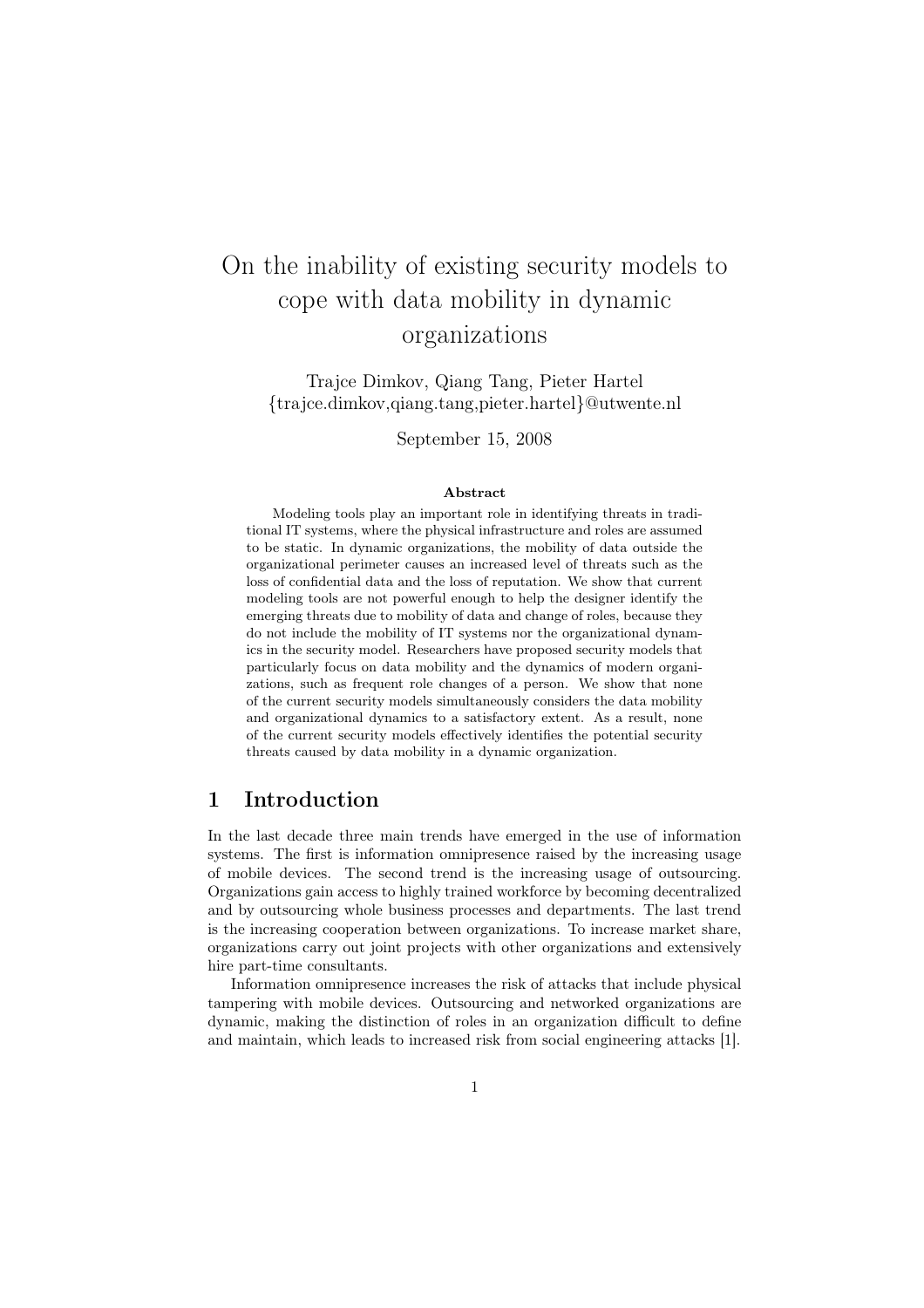Researchers from the industry are aware of the increase of mobility and the impact mobility has on security [2, 3, 4]. A number of mechanisms, such as best practices of protecting against laptop theft and protecting information in laptops are proposed to help the organization mitigate the threats due to mobility [23, 24, 25, 26]. All of the solutions partially restrict the data mobility and are based on best practice criteria.

Problem Information omnipresence, outsourcing and cooperation between organizations increase data mobility and role changes more than ever, making it increasingly difficult to secure the data.

Contribution We show that threats that arise from mobility of data in dynamic organization cannot be presented with the existing security modeling techniques. We define the requirements for an integrated security model and look in the literature at alternative models of the world that can represent the mobility of data in a dynamic organization. We analyze state of the art security models using attack scenarios presented in a case study, show that none of the new security models consider both of data mobility and organizational dynamics to a satisfactory extent, and present requirements for an integrated model that addresses this deficiency.

The remainder of the paper is organized as follows. Section 2 provides a case study of current threats that include mobility of objects, interaction between a person with a machine and interaction between two people. Section 3 introduces the requirements for an integrated security model of the world that is able to present the attacks presented in the case study. Section 4 presents the analysis of current models and shows to which extent the security models satisfy the requirements of the integrated security model. Section 5 concludes the paper.

## 2 Case study

To provide a focus for the analysis, we present a laptop case study. The first type of attack is based on permanent physical possession of the laptop and focuses on the confidentiality of the data stored inside. The second type of attack introduces social engineering as a way to provide access to the laptop and focuses on the integrity of the data in the laptop.

#### 2.1 Confidentiality of the data in a laptop

If the adversary is in possession of the laptop, the adversary is also in possession of the encryption keys, making the storage of encryption keys in tamper resistant hardware crucial. The threat model of a storage device [5, 6] provides a variety of options for the adversary to consider, such as removal or tampering with parts of the device. The need for a good protection of the encryption keys has become widely acknowledged after the coldboot attack [7], which is therefore worthy of further study.

To present the coldboot attack, we first introduce a simplified example of presenting encrypted data to a user as shown in Figure 1. The snapshot is taken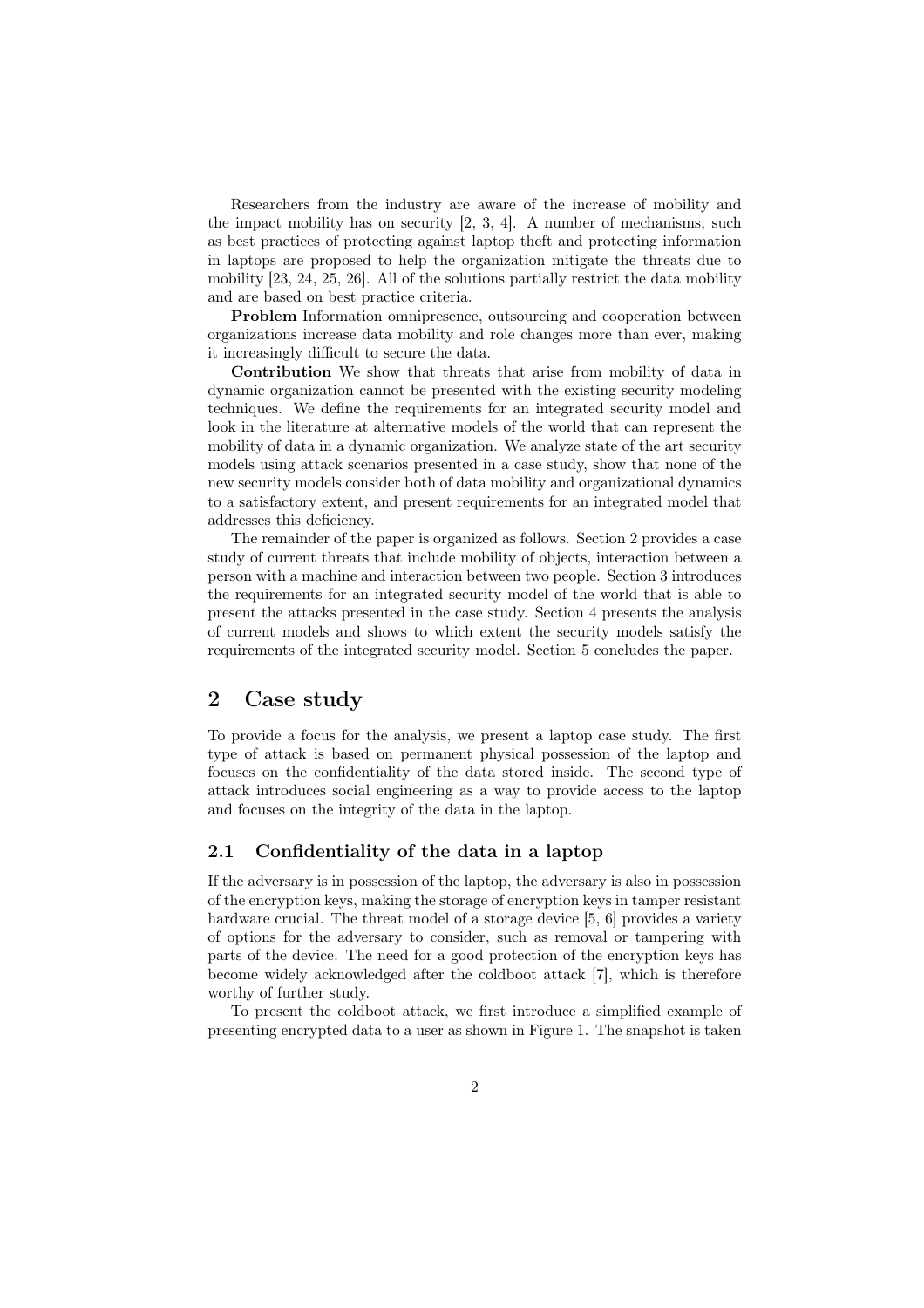from the Microsoft Threat and Analysis Modeling tool (TAM) and modified (e.g. numbers are added to present the sequence of the calls), to give a better overview of the example. The user presents to the operating system a key coupled with a



Figure 1: Coldboot attack

request that defines the data the user wants to read (1). The operating system forwards the request to the hard drive (2) and recovers the encrypted data (3). Then, the encrypted data together with the key is loaded into the RAM (4). From the RAM the data is fed into the processor (5), which as a result returns the plain text (6). The plain text is then sent to the user through the operating system (7,8). In the coldboot attack, the adversary does not target the hard drive with the sensitive information, but the RAM where the encryption keys are stored. When it is not possible to boot the computer from another media, the adversary physically transfers the RAM to another computer, and dumps the memory on a hard drive. Later, the adversary has all the time needed to use search algorithms on the dumped memory to get the encryption keys.

### 2.2 Rootkit attacks on a laptop using social engineering

Stealing a laptop provides an instantaneous benefit to the adversary. However, installing malware that sends data periodically from the internal network of the organization to the adversary is more dangerous. To infect the network, the adversary needs to combine social engineering with malicious software such as rootkits[27], making the mobile device an excellent carrier of the malicious software. There are several ways an adversary can use to install a rootkit [27] on a laptop. The term road apple refers to an apple that is found on a road, tempting the finder to take it. In the IT world, the apple is usually an infected generic dongle(ex. USB stick) with the logo of the organization left by the adversary in a social place of the organization, such as a cafeteria. When an employee finds the dongle he may be tempted to plug the dongle into his laptop [28]. In the rest of the paper we call this case road apple 1.

Another approach by the adversary to realize the road apple attack is through direct interaction with the employee. For example, the adversary impersonates higher level management and builds a trust relationship with the employee. The adversary provides a fake identity and simulates an emergency, asking to send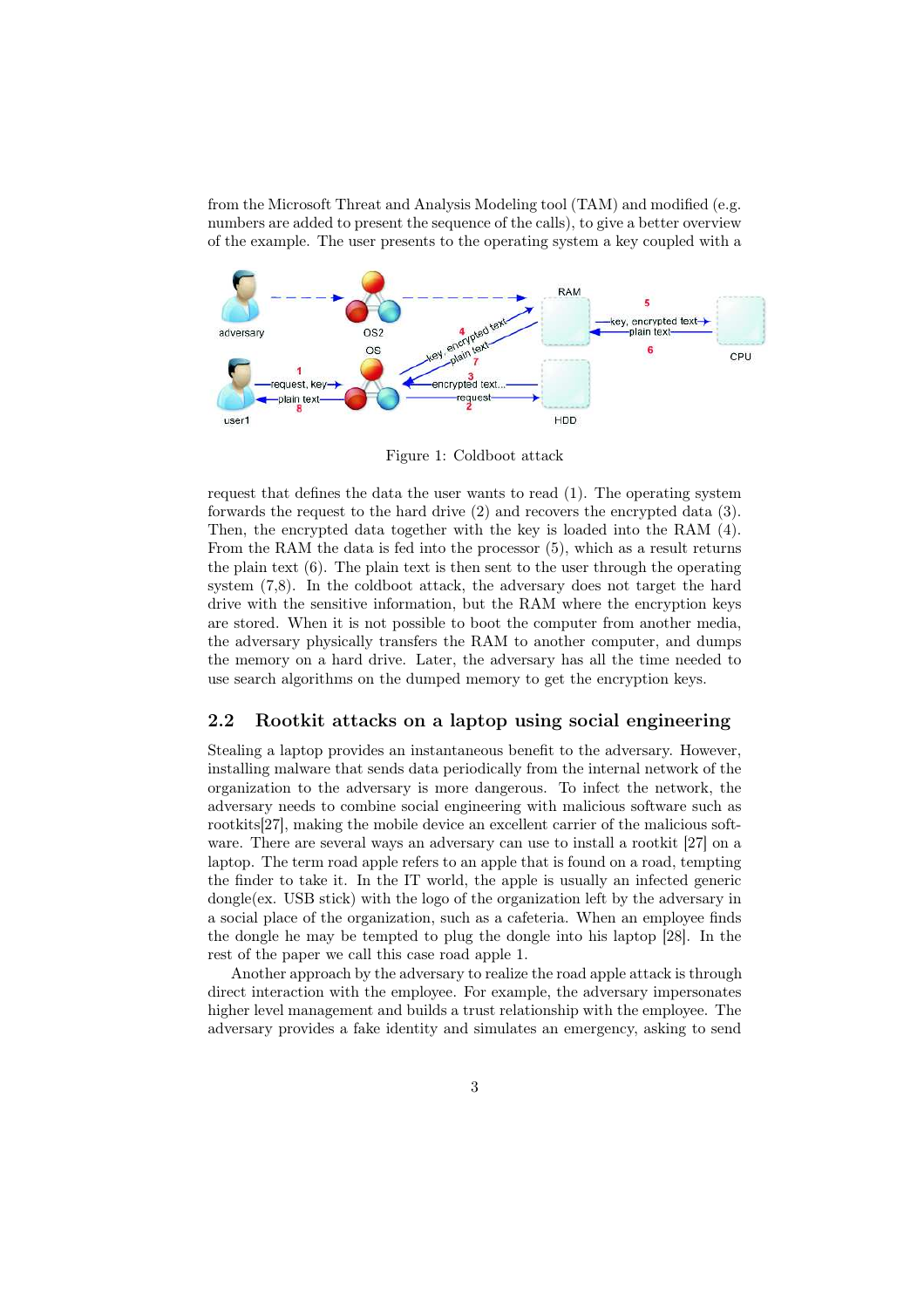a file he has on a dongle through the laptop of the employee. If the employee plugs the dongle on the laptop, the dongle will install the rootkit without the employee's knowledge [8].In the rest of the paper we call this case road apple 2.

## 3 Integrated security model of the world

When an adversary tries to compromise a system, the adversary uses all available resources, which besides digital penetration include physical possession of a device and usage of social means to acquire sensitive information. To model the coldboot attack and physical tampering with devices, we need to be able to model the tamper resistance of components in a laptop. We also need to present the removal/addition of components in the laptop. The road apple attack, as many other social engineering attacks [1] relies on activities occurring in the digital, physical and social world. Thus, we need a model which presents movement and roles, as well as physical and digital objects.

The digital, social and physical aspects are defined by Wieringa [9] and we quote his definitions below:

The physical world is the world of time, space, energy and mass measured by kilograms, meters, second, Amperes, etc. The social world is the world of conventions, money, commercial transactions, business processes, job roles, responsibility, accountability, etc. structured in terms of conceptual models shared by people. At the interface between the social and physical worlds we have the digital world which consists of symbols that have a meaning for people.

Here we provide requirements of an integrated security model of the world from the digital, social and physical aspect, together with the basic building blocks the model needs to include.

The requirements we want an integrated security model to achieve are:

- 1. The model should be capable of representing the data of interest.
- 2. The model should be capable of representing the physical objects in which the data resides.
- 3. The model should be capable of representing the roles a user can have.
- 4. The model should define the interactions between the data, physical objects and the roles.

The first three requirements present the digital, physical and social aspect of the world, while the last binds them together. Following the requirements and the definitions of the physical, digital and social aspect, elements of interest in the integrated security model are: data, physical objects, roles and interaction relations.

From the digital aspect represented by the data, we believe that the integrated model needs to present the data at rest as well as data in movement. The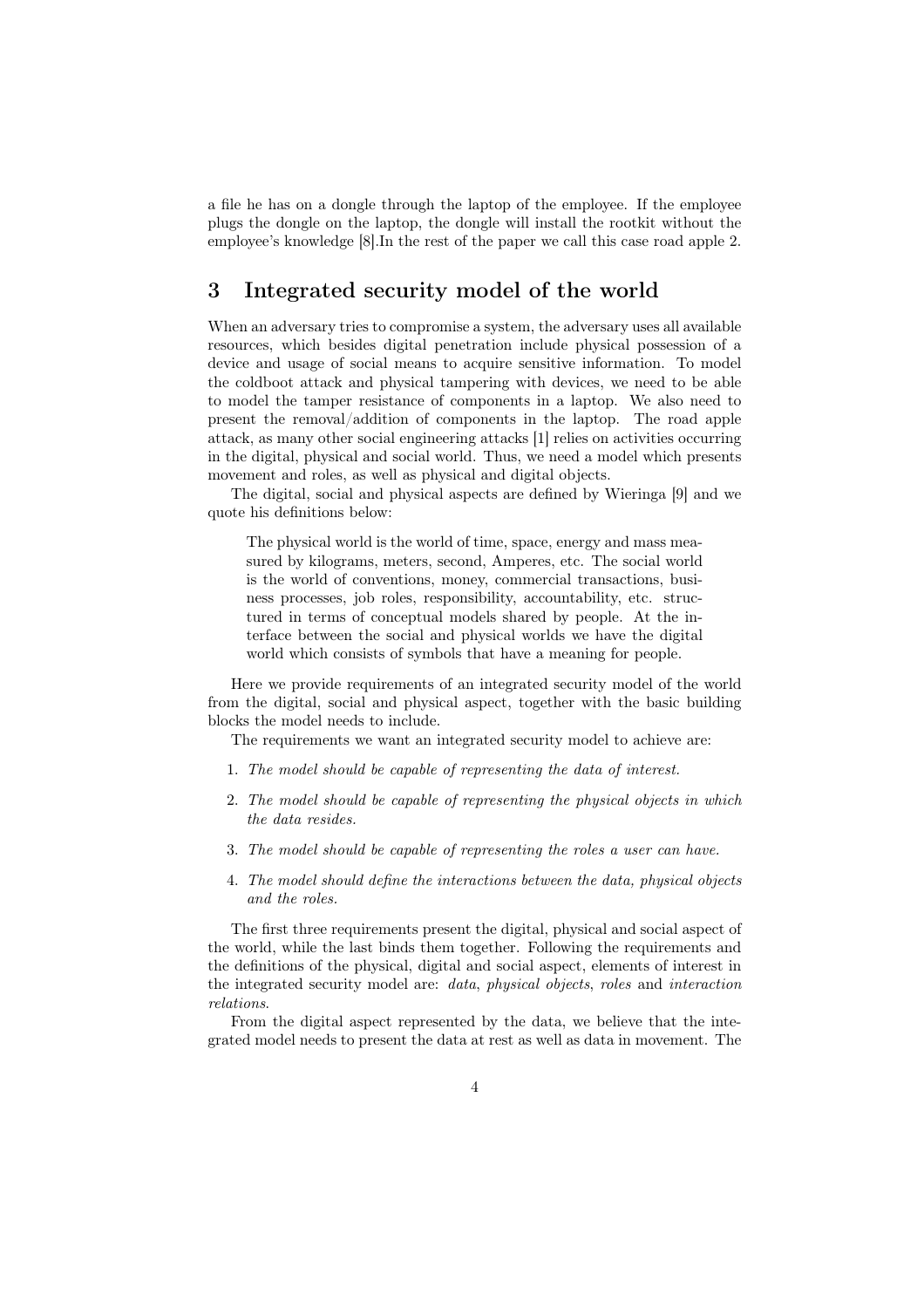spatial/temporal characteristic provides information about the movement of the objects which is needed to model the attacks presented in Section 2. To present tampering with a device, the model should be capable of presenting the physical properties of an object including the boundary of the object. From the social aspect we are interested in the transition of one role to another, as well as the interaction between roles. Through role interaction and role transition we can represent the impersonation of an adversary and adversary's direct interaction with an employee as presented in Section 2.2.

A model that will enable a security expert to observe the level of security of mobile data in dynamic organizations will give the security expert better insight in the threats and attack vectors, leading to an understanding of what kind of threat mitigation the security expert needs to implement. An integrated security model of the world will be a testbed for the effectiveness of the proposed mitigations.

To predict the behavior of a system over time we need a state based model. Schneider [10] argues that a static model cannot enforce security policies because the capability of a user can change over time. Goguen [11] presents a capability state model to present dynamic changes in the system, and based on the changes of the capability of a user, defines dynamic security policies. Goguen uses predicates defined over the sequences of operations used to reach the current state, instead of using a predicate on a single state.

## 4 Security models

Motivated by the examples of attacks described in section 2 we did an exhaustive literature search for models that are capable of presenting the attacks from the case study. The list of models we present here is not exhaustive due to the page limit. However, the models that we could not present fully are briefly discussed in the related work section. Most of the models we found focus on modeling the data from the digital aspect (e.g. data flow) and only a limited number of models consider the location of the data. To the best of our knowledge there is no integrated security model which includes all three aspects (digital, physical, social), and thus there is no model that can truthfully represent the security implications on data mobility in dynamic organizations.

We focus on models from the computer science domain modeling a security property of the system, such as privacy or confidentiality. TAM and Secure Tropos (ST) (Subsection 4.1) are static and used in the software industry for generation of threats for a specific software application. Then we move into dynamic, state based security models (Subsections 4.3 and 4.4) that include mobility of the components in the system. These dynamic models are all inspired by the ambient calculus [12], for which we provide the basic structure. Later we explore how ambient calculus is extended to focus on different properties of the world in two other security models. We analyze the characteristics of these models with respect to the requirements presented in section 3. A detailed analysis is presented in the extended version of the report [13].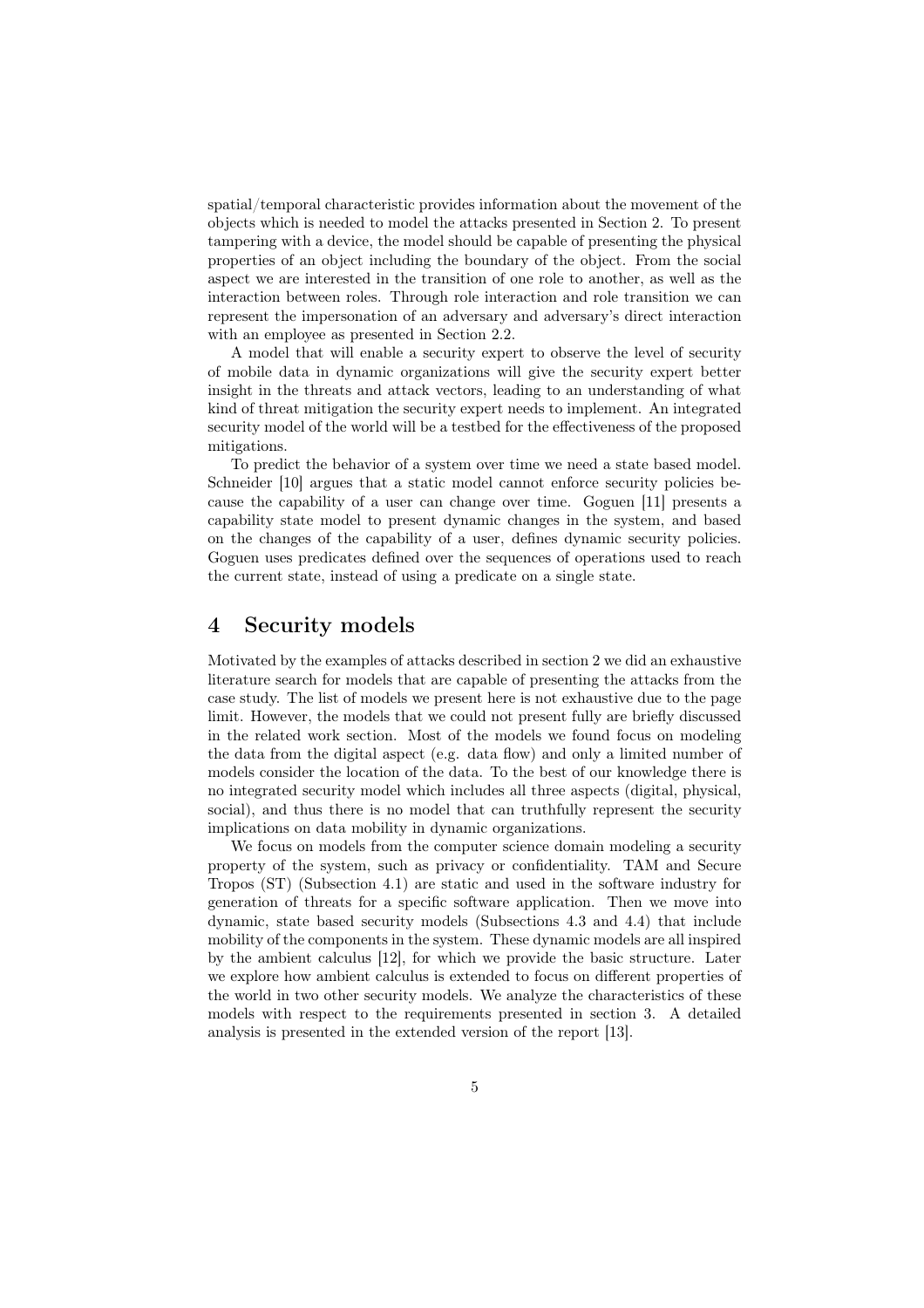#### 4.1 TAM and Secure Tropos

One of the first steps when looking at a security issue is to create a threat model [14]. To generate the threats, the threat model needs to provide a security model of the system on which it runs the threat generation algorithm. Here we consider TAM [29] which is a state of the art tool used for internal threat generation and analysis in software development organizations, as well as Secure Tropos, a formal model used for high level presentation of software requirements.

In Figure 1 we use the TAM to model the coldboot attack. Besides being able to model data structures and data flow the tool also presents physical objects as well as roles. TAM considers the physical component and the role as static and the data as dynamic, allowing the TAM threat generation algorithm to focus on the flow of data. Although this reasoning is understandable and valid in software modeling, in the presented attacks TAM proves to be restrictive. TAM does not take into consideration the possibility that a component can be removed, such as the RAM in the coldboot attack nor that a component is mobile, such as the dongle in the road apple attack.

TAM presents neither role interaction nor role transition. Because of the lack of states, even with manipulation of the relationships and entities in the model, TAM cannot present interaction between roles and role transition. The role in TAM is used to describe the privileges over a component in an access control table, but does not define transition between roles such as escalation of privileges between a normal and an administrator role nor any interaction between roles, such as delegation or separation of duty. As a result, TAM cannot present the road apple attack where the adversary has direct interaction with the employee.

TAM cannot present physical properties of a component. A component is defined through the service type the component provides and the data and roles the component interacts with. Since TAM does not consider the component as a physical object, the component's resistance to physical attacks cannot be expressed in the model.

We can change the meaning of the components to present the attacks from the case study, but not without changing or blurring the relationship between the components. We can "attach" a new operating system to the RAM. As the number of mobile components increases the number of such "attachments" also increases, degrading the model usability as well as blurring the meaning of the relationship between components. Still TAM model "attachments" are used in modeling the coldboot attack as presented in Figure 1.

A similar approach is used in Secure Tropos[20], a formal model based on the static notions of ownership, trust and delegation. Secure Tropos is not state based, inheriting the same limitations as TAM, such as inability of dynamic change of roles and role interactions. Secure Tropos does not present spatial information, disabling the model to present physical threats such as tampering or mobility.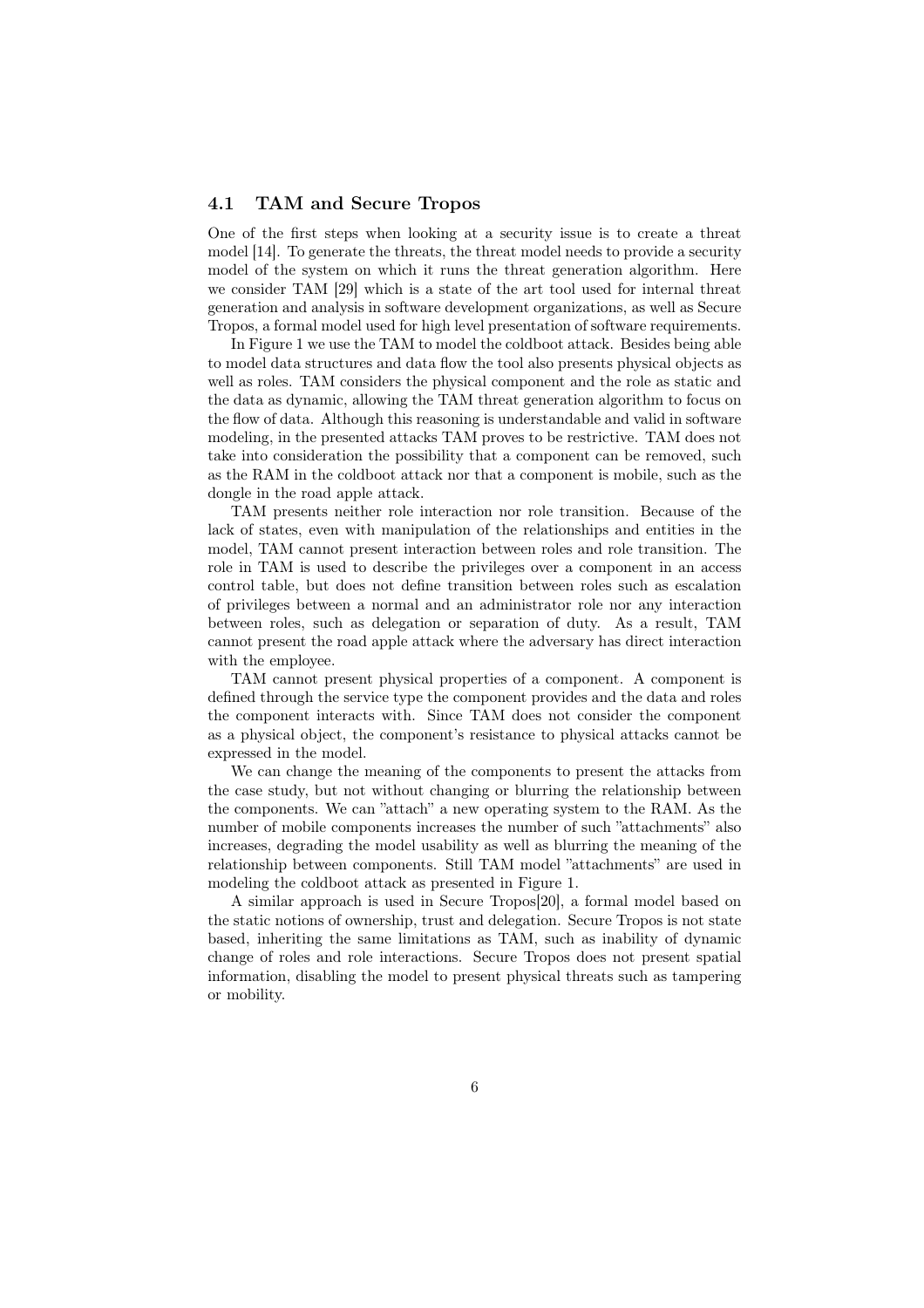#### 4.2 Ambient calculus

Ambient calculus [12] provides an excellent apparatus for modeling a world with mobile components. The calculus is capable of presenting spatial and temporal properties of a component(with running processes inside) in the model and is Turing complete. Ambient calculus serves as an inspiration for the state of the art security models that consider mobility of components.

Ambient calculus does not define the properties of an entity nor the relationship between entities, making the calculus generic enough to present any model of interest. The calculus presents a comprehensive theoretical framework for reasoning about mobility. But, without additional formal naming convention and definition of the properties of interest in the component, cannot be directly implemented in any model on which mechanisms such as policies or threat generation algorithms need to be applied.

Ambient calculus cannot present tampering with a device. In ambient calculus data decides to leave the device or not based on the capability of the data, which is not the case when an adversary tampers with a device. Although tamper resistance can be presented through a stack of ambients, the manipulation of the stack cannot be done at run time, because any rearrangement or removal of a layer requires a dynamic change of the capabilities of the data inside.

#### 4.3 Scott's model

Scott [15] builds a security model of the world by addinga spatial relationship between the elements in the ambient calculus. Scott's model is based on a building block called an entity. An entity is a spatial location. Every entity belongs to only one of six defined sorts. To distinguish physical entities from digital entities, Scott defines a context, a physical/virtual machine capable of running code. Scott's model uses capabilities from ambient calculus  $(in/out)$ and renames the capabilities depending on which entity uses the capability. If the entity is a person moving between rooms, the capabilities are walk  $in/walk$ out. If the entity is a person interacting with a laptop, the capability is pick  $up/put$  down. If the entity is an agent moving between contexts, the capabilities are emit/receive.

To present tamper resistance of an entity, we can add multiple layers of protection to the data by inserting additional entities. But the definition of the emit/receive command teleports an entity from source address to destination address without taking in account the layers in between, making the model oblivious to the tamper resistance imposed by the device.

There is no social factor in the model of Scott. There is a sort person, but the meaning is spatial. The only capability this entity has is to pick up or put down a mobile entity. Through this we could present the coldboot attack, where the person physically changes the location of the RAM as well as the first version of the road apple attack. But the model cannot represent the direct interaction between the adversary and the employee in the second version of the road apple attack, where the adversary directly interacts with the employee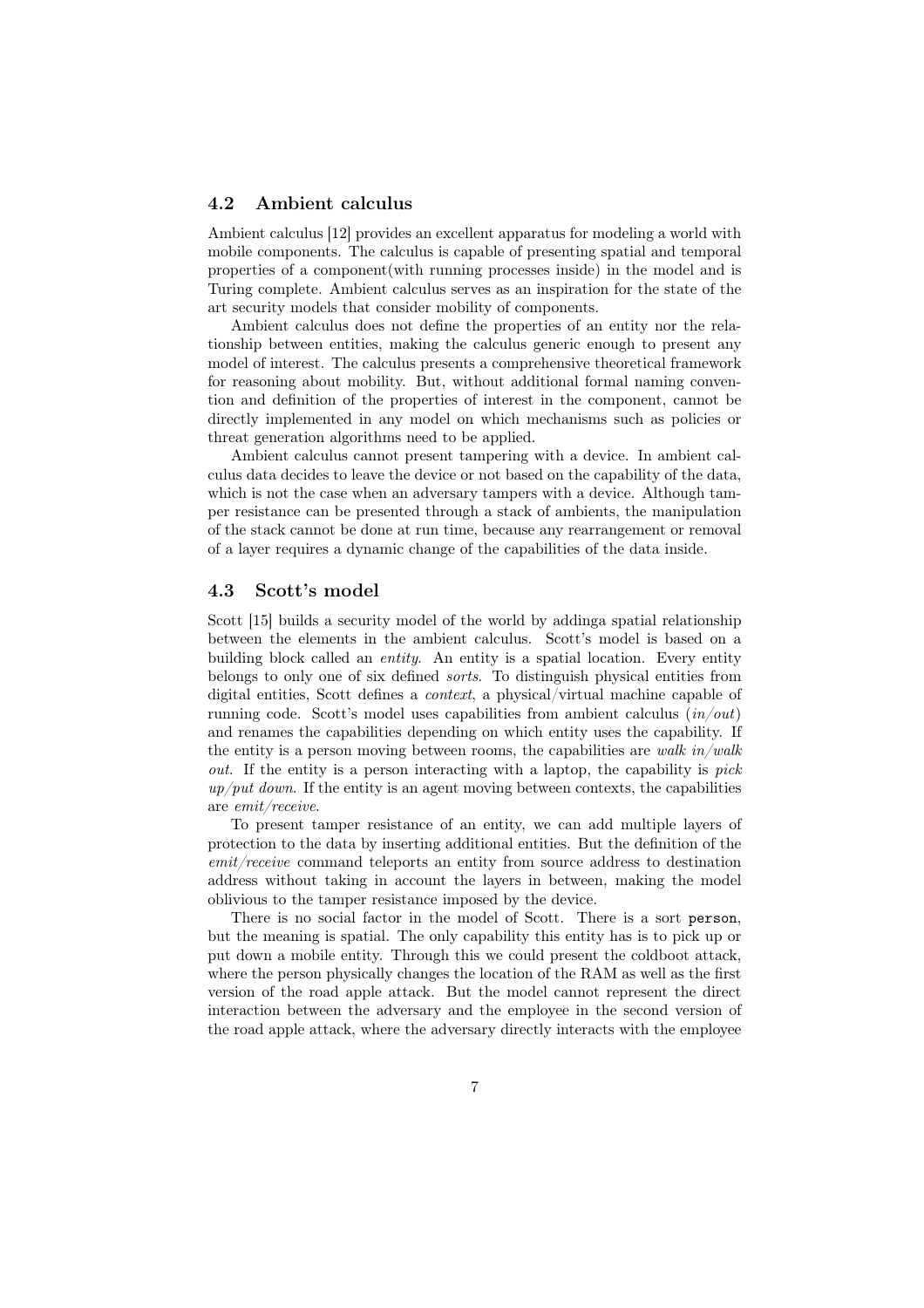and convinces the employee to insert the dongle. Thus, the model cannot fully present the road apple attack.

#### 4.4 Dragovic's model

Dragovic [16] presents a security model of the world by expanding Scott's model and focusing on exposure treats. The main building blocks are data object, which presents a collection of data with equal sensitivity as determined by a security policy and container, which is an ambient (digital or physical) containing a data object or a lower level container. In a Dragovic model, the container has as a boundary that protects the container or data object inside from the outside influences with variable degree of success. Every container propagates downwards its own influences in addition to the influences the container inherits from the parent container. Boundary transparency is defined based on the degree of protection the parent container offers to the child container. Dragovic uses class (similar to Scott's sort) to group elements. Another distinction is made by adding a type to the container, which presents the behavior of the container when exposed to an influence from the environment. Mobility of the data is presented by four operations: enter, leave, migrate, which atomically binds the previous two operators and state\_update, which is used to update the status of the attributes of a container. The model presented by Dragovic [17, 16] besides considering the spatial/temporal characteristics of the object, considers the object's physical properties, such as the object's capability to resist influences from the surrounding environment, making the model suitable for presenting the tamper resistance of a device.

The model of Dragovic includes Scott's model with the addition of the physical property of the objects, as well as the definition of sensitivity of data, allowing us to model tampering with a device and the coldboot attack to a level where all elements are realistically presented. When modeling the coldboot attack, we define the RAM as a container and the encryption key as a data object. The accessibility of the RAM is defined by the RAM's transparency in addition of the laptop's transparency. Before the coldboot attack, we consider the RAM as a container with limited tamper resistance. After the RAM is removed from the laptop, the tamper resistance of the RAM increases due to the degradation of the data. Thus, we can successfully present the coldboot attack.

Dragovic does not define an object *person*, therefore there is no defined interaction between a person and a container. By presenting the employee and the adversary as containers, we are able to present the movement of the dongle with the rootkit from the adversary to the employee's laptop. Yet, we are not able to present the interaction between the adversary and the employee, where the employee is convinced to insert the dongle. Thus, we cannot model the road apple attack with direct interaction.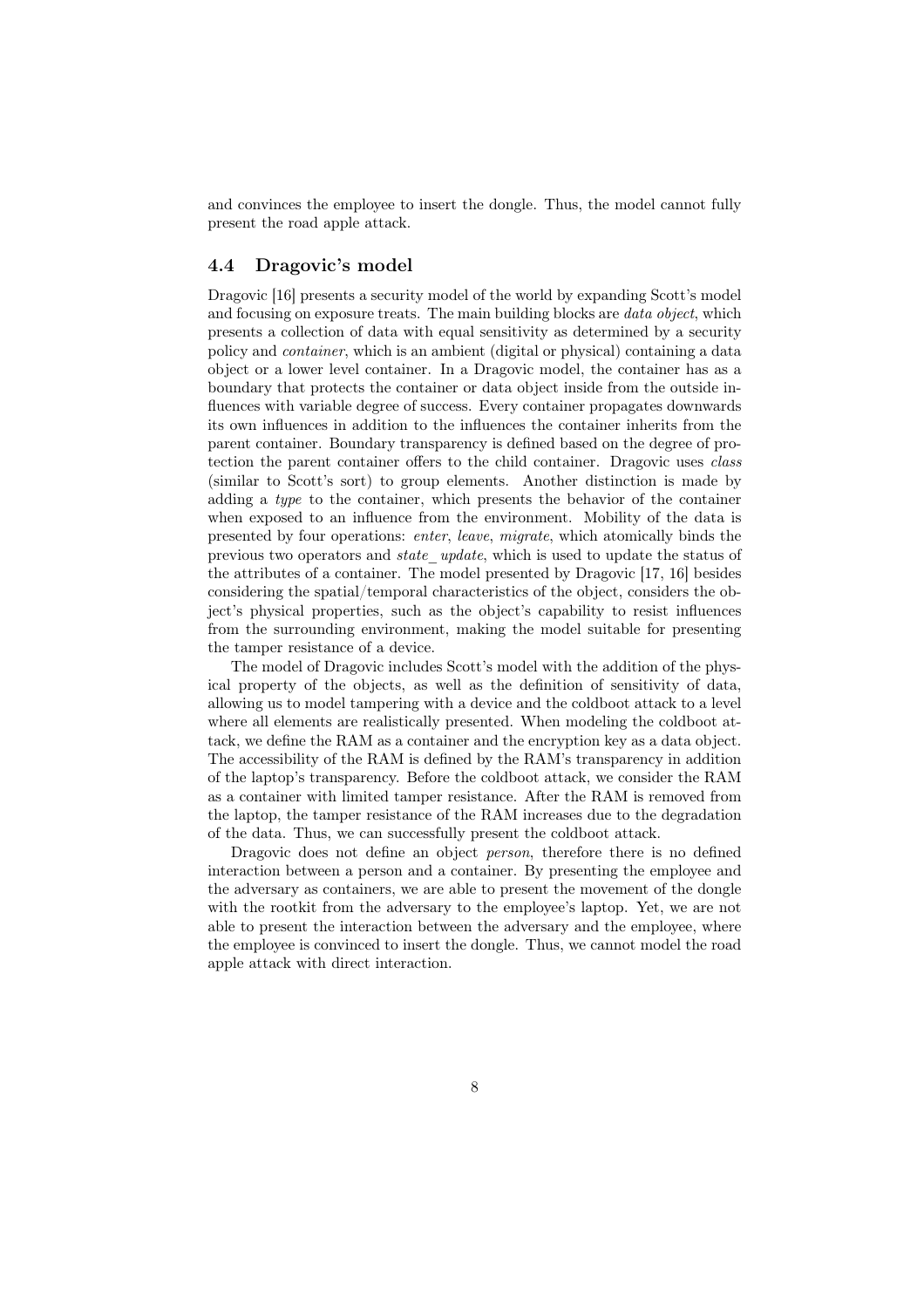|  |  | 4.5 Comparison of the models |  |  |
|--|--|------------------------------|--|--|
|--|--|------------------------------|--|--|

| Aspect   |                  | Element Property            | TAM & ST                      | Ambient<br>calculus           | Scott      | Dragovic            |
|----------|------------------|-----------------------------|-------------------------------|-------------------------------|------------|---------------------|
| Digital  | $_{\text{Data}}$ | static<br>dynamic           | yes<br>yes                    | yes<br>yes                    | yes<br>yes | yes<br>yes          |
| Physical | Ovject           | spatial/temp.<br>resistance | $\mathbf{n}$<br>$\mathbf{no}$ | yes<br>$\mathbf{n}\mathbf{o}$ | yes<br>no  | yes<br>yes          |
| Social   | Role             | transitions<br>interactions | no<br>$\mathbf{n}\mathbf{o}$  | no<br>yes                     | no<br>no   | no<br>$\mathbf{no}$ |

This section compares the analyzed modeling approaches. Table 1 presents the objects and properties of the objects we are interested in the analyzed models.

Table 1: Ability of the models to present digital/physical/social elements

From the presented results, we make the following observations. The ambient calculus is formal and capable of presenting most of the properties of interest. Other models impose restrictions on the model enabling them to focus on a specific area of interest, making the models less general than ambient calculus. This prevents the models to represent some of the properties of interest. TAM is incapable of presenting physical or social properties, because the model focuses on software representation and does not contain states. Scott and Dragovic cannot present role transition and role interaction because they do not include any social element in the model.

Table 2 provides an overview of the model's ability to present tampering with a physical device, the coldboot attack, as well as the road apple attack with indirect (road apple 1) and direct (road apple 2) interaction between the adversary and the user.

|              |           | Name of attack TAM & ST Ambient calculus | Scott | Dragovic |
|--------------|-----------|------------------------------------------|-------|----------|
| Tampering    | no        | no                                       | no    | yes      |
| Coldboot     | partially | yes                                      | yes   | yes      |
| Road apple 1 | no        | yes                                      | yes   | yes      |
| Road apple 2 | no        | yes                                      | no    | no       |

Table 2: Ability of the models to present the case study attacks

Tampering with a device can be presented with the model of Dragovic because the model can contain information about the property of a device. TAM does not have this capability, and thus is not able to present the tampering. The model of Scott can use multiple layers to represent resistance, but the teleporting ability of data makes any attempt to represent resistance obsolete. The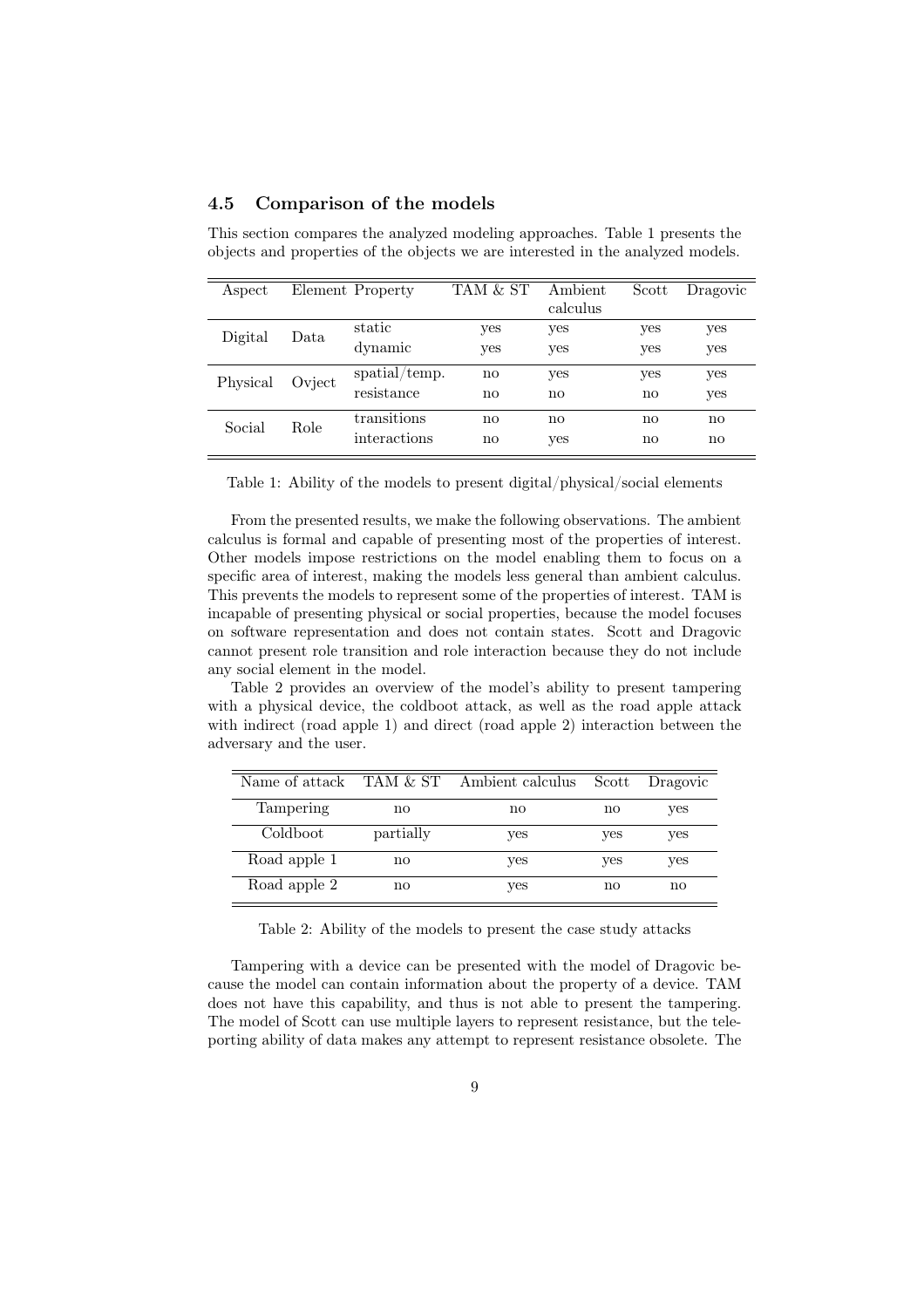operators in ambient calculus do not support teleporting, enabling the presentation of the tamper resistance through multiple layers. Yet, the capabilities of the ambient cannot change dynamically based on the change of the layer structure, preventing the complete presentation of tampering with data.

We are able to present the spatial movement of the dongle from the adversary to the employees laptop, but are not able to present the social interaction between the adversary and the user, where the adversary convinces the user to plug the dongle. This is the reason why Scott and Dragovic can only partially model the road apple with direct interaction.

## 5 Related work

Jiang et al. [18, 19] present a data structure for the privacy issues in the ubiquitous computing through data structures called information spaces. The model of Jiang et al. focuses on presenting social groups and activities, which is a major improvement with respect to the previously introduced security models, but the definition of the model is informal, making the model open for interpretation. Prayogi et al. [21] provide an access control framework for selective role transition based on the change of the context in which the system resides. Social and business fields have great interest in modeling user interaction, either for learning about their behavior or for generating policies that optimize profit [22].

## 6 Conclusion

We analyze the capability of state of the art security models to present the treats arising from mobility of data in dynamic organizations. We show that none of the state of the art security models simultaneously consider the data mobility and organizational dynamics to a satisfactory extent. Software modeling tools, like Microsoft's TAM, consider the physical infrastructure and roles to be static and this makes it hard to present dynamic changes in the system. Security models for ubiquitous computing are state based, but focus on spatial/temporal characteristics and fail to recognize social interactions, which are vital for social engineering threats. As a result, we conclude that none of the presented state of the art security models effectively identifies the potential security threats caused by data mobility in a dynamic organization.

The information omnipresence and dynamic organizations shift the stress from mainly digital attacks to a combination of digital, physical and social attacks. To cope with the threats, the paper presents the requirements for an integrated state based model. The goal of the proposed requirements is to aid in defining a model of the world from all three aspects, digital, physical and social and realistically present the possible attacks. The paper identifies the objects of interest from all three aspects and presents an initial classification of the properties affecting the security of the identified objects.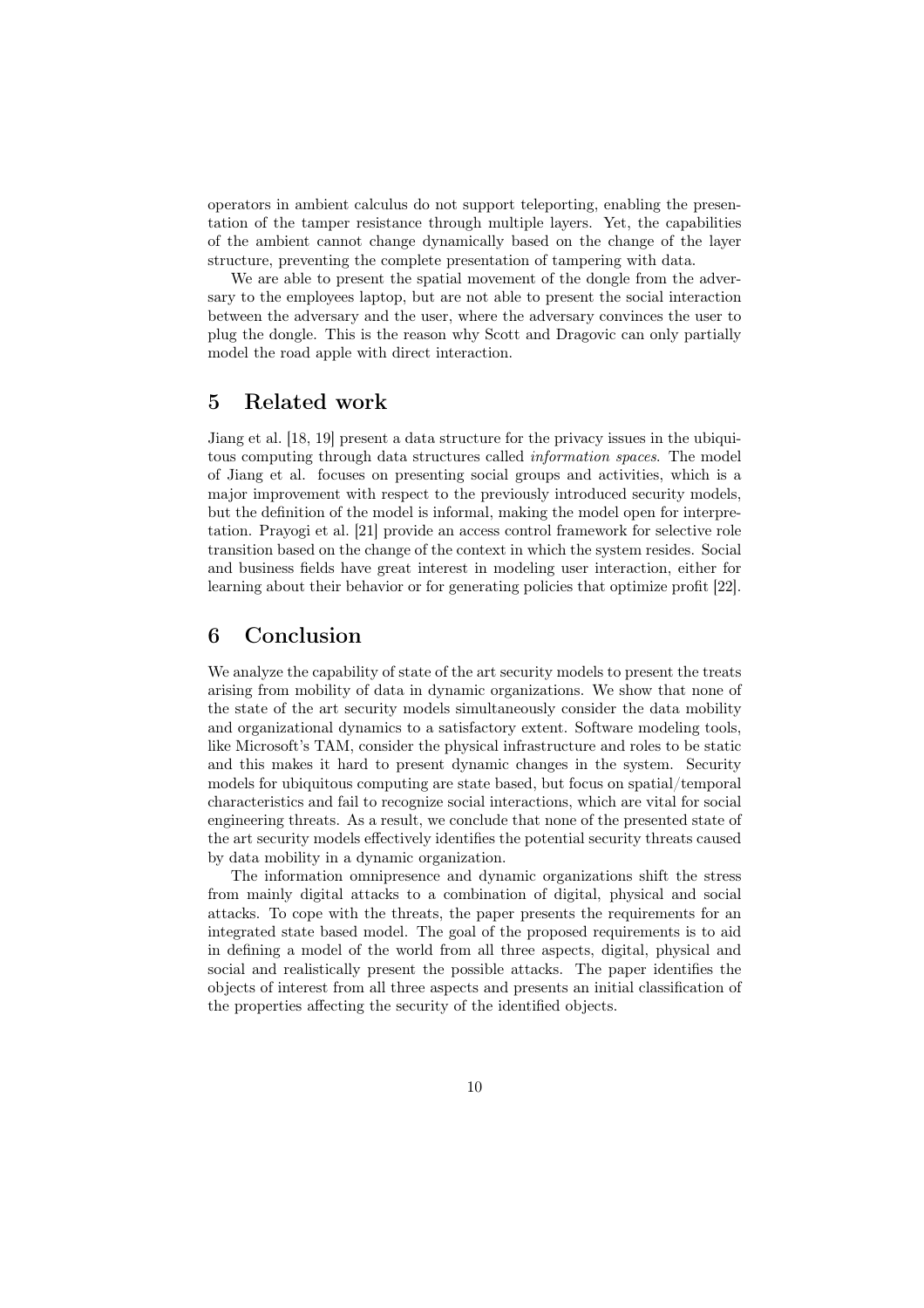Future work is to define a formal security model that satisfies the requirements provided here and to define the interactions between the identified objects, based on the properties of the objects. An interesting direction is to use the properties of the objects presented in the model of Dragovic and extend it with roles to cover the social aspect of the world.

## Acknowledgements

We thank Roel Wieringa, Siv Hilde Houmb, and André van Cleeff for their help with the paper. This research is supported by the Sentinels program of the Technology Foundation STW, applied science division of NWO and the technology programme of the Ministry of Economic Affairs under project number TIT.7628

## References

## Papers

- [1] K.D. Mitnick and W.L. Simon. The Art of Deception: Controlling the Human Element of Security. Wiley, 2002.
- [2] D. Lacey. Inventing the future–the vision of the Jericho forum. Information Security Technical Report, 10:186–188, 2005.
- [3] G. Palmer. De-perimeterisation: Benefits and limitations. Information Security Technical Report, 10:189–203, 2005.
- [4] J. Walker. The extended security perimeter. *Information Security Tech*nical Report, 10:220–227, 2005.
- [5] R. Hasan, S. Myagmar, A. J. Lee, and W. Yurcik. Toward a threat model for storage systems. In 1st ACM Workshop on Storage Security and Survivability (StorageSS), pages 94–102. ACM Press, Nov 2005.
- [6] L. Chen, D. Feng, and L. Ming. The security threats and corresponding measures to distributed storage systems. In LNCS, volume 4847, pages 551–559. Springer, 2007.
- [7] J.A. Halderman, S.D. Schoen, N. Heninger, W. Clarkson, W. Paul, J.A. Calandrino, A.J. Feldman, J. Appelbaum, and E.W. Felten. Lest we remember: Cold boot attacks on encryption keys. USENIX Security, pages 45–60, 2008.
- [8] M. AlZarouni. The reality of risks from consented use of usb devices. In C. Valli and A. Woodward, editors, Proceedings of the 4th Australian Information Security Conference, pages 5–15, 2006.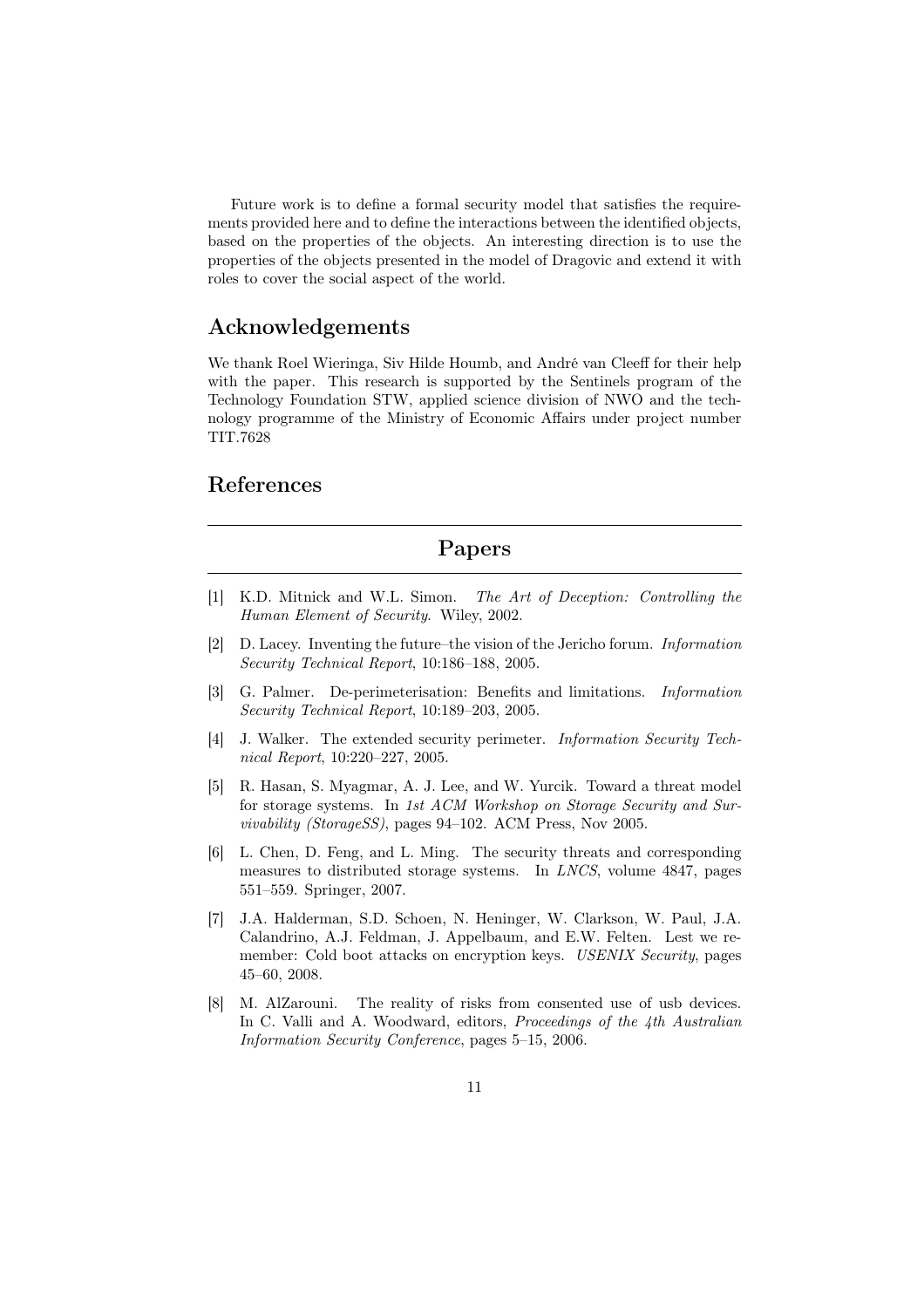- [9] R. Wieringa. Conceptual modeling in social and physical contexts. Technical Report TR-CTIT-08-40, Centre for Telematics and Information Technology, University of Twente, 2008.
- [10] F. B. Schneider. Enforceable security policies. ACM Trans. on Information and System Security, 3(1):30–50, Feb 2000.
- [11] J. A. Goguen and J. Meseguer. Security policies and security models. In 3rd Symp. on Security and Privacy (S&P), pages 11–20. IEEE Computer Society, Apr 1982.
- [12] L. Cardelli and A.D. Gordon. Mobile ambients. Theoretical Computer Science, 240(1):177–213, 2000.
- [13] T. Dimkov, Q. Tang, and P. Hartel. On the inability of existing security models to cope with data mobility in dynamic organizations. Technical Report TR-CTIT-08-57, University of Twente, 2008.
- [14] F. Swiderski and W. Snyder. Threat Modeling. Microsoft Press Redmond, WA, USA, 2004.
- [15] D.J. Scott. Abstracting Application-Level Security Policy for Ubiquitous Computing. PhD thesis, University of Cambridge, 2004.
- [16] B. Dragovic and J. Crowcroft. Containment: from context awareness to contextual effects awareness. 2nd Intl Workshop on Software Aspects of Context (IWSAC'05), 2005.
- [17] B. Dragovic and J. Crowcroft. Information exposure control through data manipulation for ubiquitous computing. In  $NSPW$  '04: Proceedings of the 2004 workshop on New security paradigms, pages 57–64. ACM, 2004.
- [18] X. Jiang and J.A. Landay. Modeling privacy control in context-aware systems. IEEE Pervasive Computing, 1(3):59–63, 2002.
- [19] X. Jiang, J.I. Hong, and J.A. Landay. Approximate information flows: Socially-based modeling of privacy in ubiquitous computing. Proceedings of Ubicomp, pages 176–193, 2002.
- [20] P. Giorgini, H. Mouratidis, and N. Zannone. Modelling security and trust with secure tropos. Integrating Security and Software Engineering: Advances and Future Vision, pages 160–189, 2006.
- [21] A.A. Prayogi, J. Park, and E. Hwang. Selective role assignment on dynamic location-based access control. Convergence Information Technology, 2007. International Conference on, pages 2136–2135, 21-23 Nov. 2007.
- [22] W.R. Hartmann, P. Manchanda, H. Nair, M. Bothner, P. Dodds, D. Godes, K. Hosanagar, and C. Tucker. Modeling social interactions: Identification, empirical methods and policy implications. Marketing Letters, forthcoming, 2007.